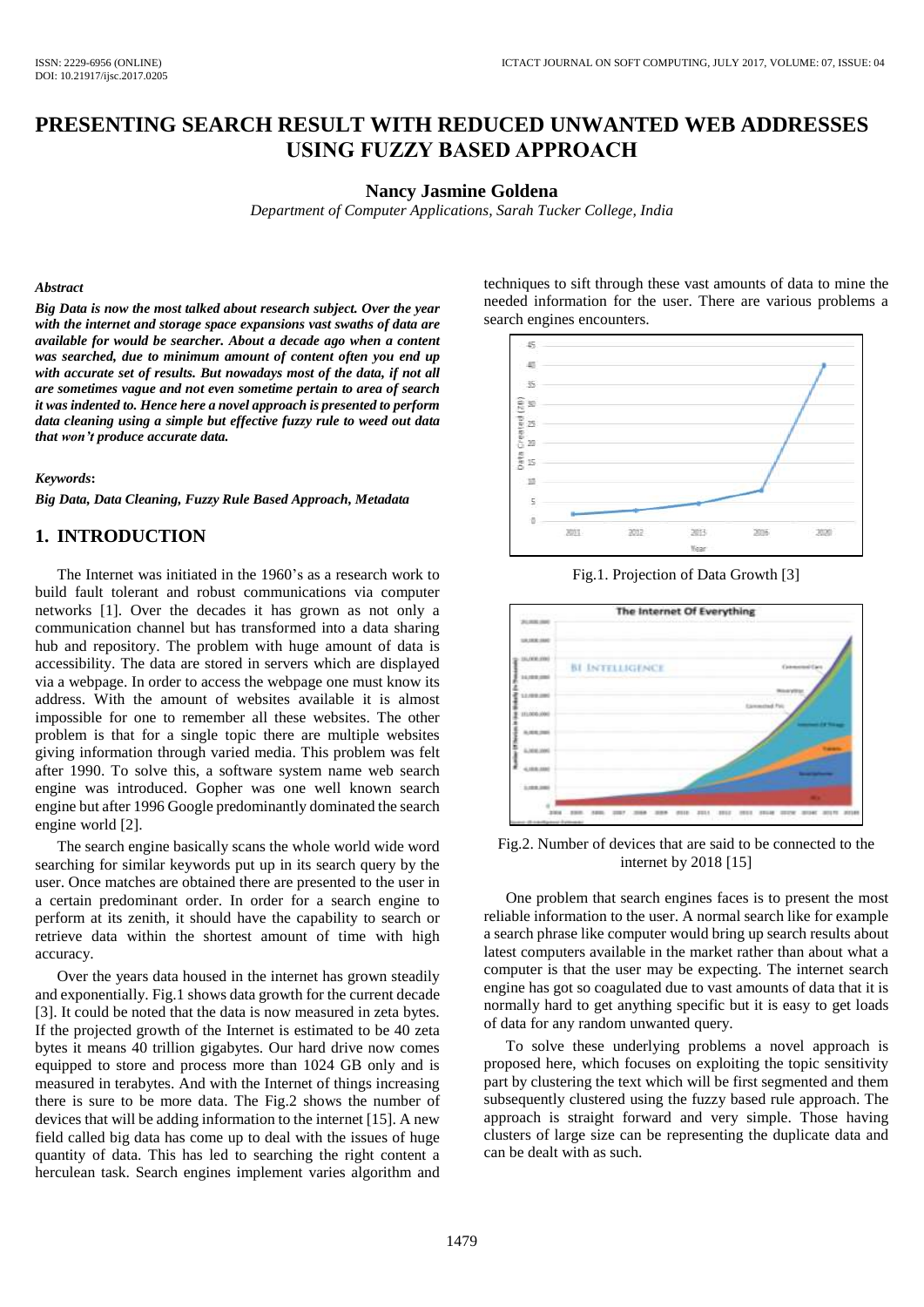### **2. LITERATURE SURVEY**

Before going into the details of our approach let us see how search engines approach this problem. Most notable search of date is Google. It uses a page rank algorithm by estimating the number of links to the pages. It's functioning is more or less similar to Journal Indexing. It stresses on the concept that more relevant your webpage content is more people would refer to it in their web pages. But sadly this is not the case nowadays. Also people can pay Google to get a better rank to display their product among the top of the search result page [4].

Here in this work, a unique approach is being worked out to get better search results on the page. A number of different heuristics like hashing etc. exist. But here fuzzy ontology is used [5]. Predominantly page ranking comes under the focus of web mining where mostly three techniques are utilized to rank pages namely web content mining, web structure mining, and web usage mining. Ranks are computed to these categories via backlinks, forward links or topic sensitivity [7]. There are various techniques available in the literature to rank a webpage [5-12].

Susan et al. [5] used a technique which ranks pages by what a person sees and what others in a group, like in an institution see. Using this two pronged approach they rank the items of interest of a particular group. This works well for a small group but it is impossible to implement this in a Big Data scenario. This same strategy is again followed by Zhou et al. [6] by giving weightage to various search terms. They do this by identifying similar webpage contents and assign weights accordingly. In A Big Data setup this approach cannot be viable as there are a lot of data and is impractical to give weightage for each and every similar web page. These two methods highlighted here employs weights to rank web pages. There are a lot of other methods reviewed by Ganeshiya et al. [7] and Jindal et al. [8]. Some of the other approaches to rank a page are usage of distributed algorithms, mathematical and statistical models [9-12].

All the above methods discussed in the literature have one thing in common and that is that they all predict what the page rank might be based on various criteria's. The best alternative to this is for the webpage to tell what it is. If that can be achieved then ranking would be less computational accurate and error prone. To do this metadata is used. Metadata are descriptive tags in an Html page, and it contains various information of the webpage [8] [13]. Using metadata the webpage page can describe itself better. We shall discuss what metadata is in detail and how it is incorporated in this work, in the fore coming section in detail.

## **3. PROPOSED APPROACH**

Search Engine Optimization is set of techniques, which are used by the search engine to improve its ranking. Each website contains something called the metadata. Metadata gives certain description about the webpage. Some are being considered for this work are title, Meta Description, Meta Keywords.

Title serves as a heading telling what's in a given web site or page. It is the first entry the crawler encounters. Titles which resemble the search phrase are taken and the rest are left out. Google displays the title as summary in its results page. Meta Description provide a short summary as to what is in the concerning site. Whereas keywords are a bunch of related words that match the content of the webpage or website. Apart from this Meta content there other optional meta tags like Meta Revisit tag, Meta Distribution, Meta Author and Meta Language. But to gain insight into what is in a website the selected above three are sufficient. These meta information can be assessed by crawlers [13].

Fuzzy logic is a technique which employs multi valued logic as opposed to one. The truth value of this technique lies anywhere between 0 and 1 as opposed to the traditional approach of either 0 or 1. The rule determining what should go near 0 or 1 or in other words partial false and partial truth is called the fuzzy rule. As the result is not clear cut it is termed as fuzzy. The rule in question doesn't contain one criteria but many. It is best used in classification [14].



Fig.3. Architecture Diagram

The proposed methodology here extracts the title, Meta description and meta keyword form a website and using a Fuzzy rule based approach which tries to classify the sites into two categories. One category will have site address of contents matching the Keyword and the other the opposite. Data mining employs two very basic approaches to classifying the given data. One approach is the use of clustering where the groups of related data tend to club together and the other approach is classification where certain rules are laid so that different classes can be made. Here the approach is straight forward. Similar patterns of text tend to collaborate or cluster together. The algorithm is as follows

- 1. Crawl for a website.
- 2. Extract the meta information viz, title (*M*1), Meta Description (*M*2) and Meta Keywords (*M*3)
- 3. Analyze the Meta Information
- 4. Add a weight of 1 for a matching metadata else assign a weight of 0 using the following equation which will be the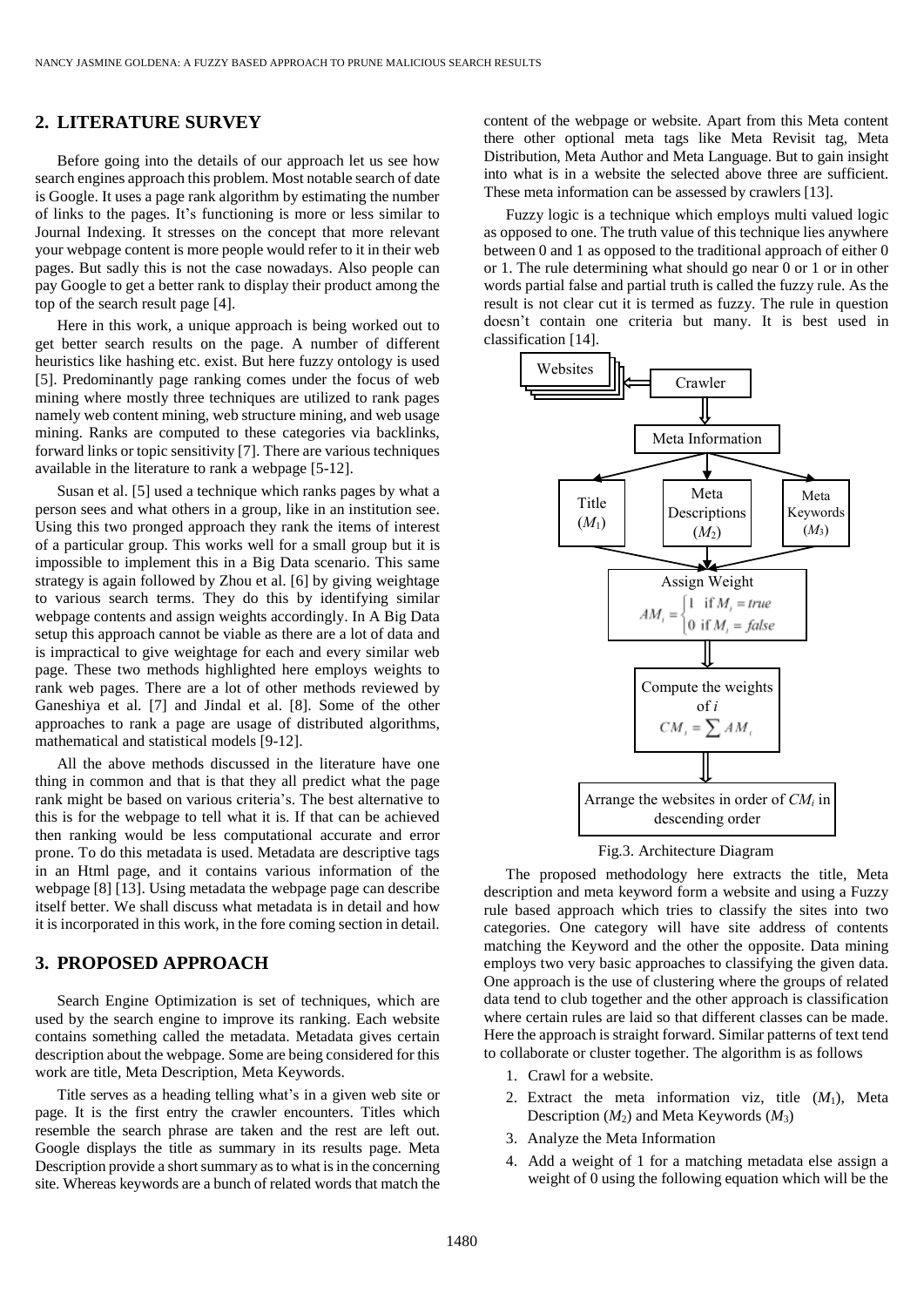fuzzy rule.

$$
AM_i = \begin{cases} 1 & \text{if } M_i = true \\ 0 & \text{if } M_i = false \end{cases}
$$

5. Sum the weights obtained for each website crawled

$$
CM_i = \sum AM_i
$$

6. Now arrange the websites in order of the highest weightage.

According to this technique only the one that have three metadata will definitely have the nearest value that is probability wise. When taking into consideration any decision the opinion of the crowd always makes more sense. Here instead of the traditional linkage system, the content in the metadata is exploited. A shopping website will not have any of the meta information. Here, only legitimate sites, sites which do not harbor any threats are taken into consideration.

### **4. EXPERIMENTAL RESULTS**

To understand the working of work a small sample metadata

set is analyzed and taken for illustration here as shown in Fig.3. Clearly as you can see the metadata keywords are provided for a few web pages only. Out of the thirty results taken as example here only 8 only have keywords. Keywords generally tell the searcher what content is placed in their site. Hence helping the searcher to get an accurate picture of what is in the website. The websites are ranked as shown in Table.1 where a rank is applied for each field in proportion to its presence, denoted as 0 or 1. These are then summed up and those with a cumulative score. Those that score the perfect 3 as in this case have the accurate data description possible. Hence these can be used for data cleaning. The Fig.4 shows the percentage of reduction in graphical format which shows the hypothesis in greater detail. The accuracy that can be achieved by this method is 100%. In the sample set presented above there are only 10 correct entries pertaining to the mechanical field. The error rate is plotted in Fig.5 and the output is there to see. Of the fifteen that would provide more suitable content crawlers can be employed to know what is in the webpage thereby increasing privacy. Here since we have not programmed a crawler we believe that having these three meta information would give a better picture. An e-market website like eBay won't have these entries and hence can be weeded out.

| <b>Input URL</b>                                                                                             | <b>Title</b>                                                                                                               | <b>Meta Description</b>                                                                                                                           | <b>Meta Keywords</b> |
|--------------------------------------------------------------------------------------------------------------|----------------------------------------------------------------------------------------------------------------------------|---------------------------------------------------------------------------------------------------------------------------------------------------|----------------------|
| store.steampowered.com › All Games<br>â€ <sup>o</sup> Massively Multiplayer Games â€ <sup>o</sup><br>Entropy |                                                                                                                            |                                                                                                                                                   |                      |
| https://aatishb.github.io/entropy/                                                                           | <b>Entropy Explained</b>                                                                                                   | An explorable blog post about<br>entropy, with sheep.                                                                                             |                      |
| https://en.wiktionary.org/wiki/entropy                                                                       | entropy - Wiktionary                                                                                                       |                                                                                                                                                   |                      |
| www.forbes.com/sites/quora/2016//what-<br>is-an-intuitive-way-to-understand-entropy                          |                                                                                                                            |                                                                                                                                                   |                      |
| https://www.facebook.com/entropymagazi<br>ne/                                                                | <b>Security Check</b><br>Required                                                                                          |                                                                                                                                                   |                      |
| www.ruleandmake.com › Products                                                                               |                                                                                                                            |                                                                                                                                                   |                      |
| https://entropyresins.com                                                                                    | <b>Epoxy Resins Glue</b><br>System   Bio Resin  <br><b>Epoxy Adhesive</b>                                                  | Epoxy bio resins glue by Entropy<br>Resins are useful for many of our<br>activities and hobbies, and the epoxy<br>adhesive can be purchased here! |                      |
| https://github.com/buildertools/entropy                                                                      | GitHub -<br>buildertools/entropy:<br>An entropy and failure<br>injection management<br><b>API</b> for Docker<br>platforms. | An entropy and failure injection<br>management API for Docker<br>platforms.                                                                       |                      |
| http://entropy.works                                                                                         | Entropy                                                                                                                    |                                                                                                                                                   |                      |
| https://www.kickstarter.com//entropy-<br>thematic-fast-paced-game-of-risk-and-<br>decep                      |                                                                                                                            |                                                                                                                                                   |                      |
| http://web.mit.edu/16.unified/www/FALL/<br>thermodynamics/notes/node54.html                                  | 7.1 Entropy Change in<br>Mixing of Two Ideal<br>Gases                                                                      | 7.1 Entropy Change in Mixing of<br><b>Two Ideal Gases</b>                                                                                         | notes                |
| http://hyperphysics.phy-<br>astr.gsu.edu/hbase/Therm/entrop.html                                             | Entropy                                                                                                                    |                                                                                                                                                   |                      |
| https://en.wikipedia.org/wiki/Entropy                                                                        | Entropy - Wikipedia                                                                                                        |                                                                                                                                                   |                      |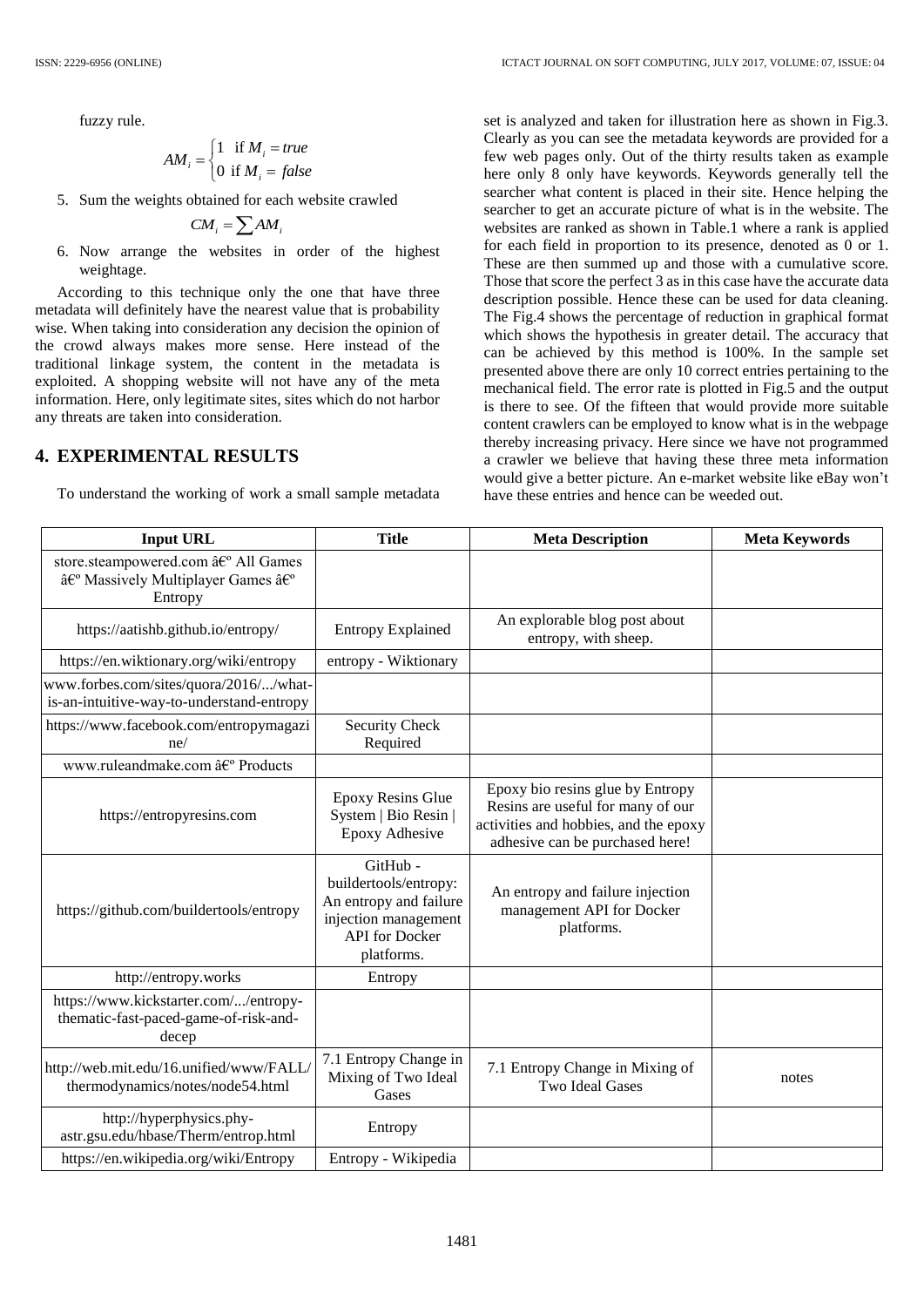| https://www.britannica.com/science/entrop<br>y-physics                         | entropy   Definition and<br>Equation  <br>Britannica.com                                                   | How much thermal energy per unit<br>temperature cannot do useful work in<br>a system.                                                                                                                                                                                                                                                                                 | entropy, encyclopedia,<br>encyclopaedia, britannica,<br>article                                                                                                                                          |
|--------------------------------------------------------------------------------|------------------------------------------------------------------------------------------------------------|-----------------------------------------------------------------------------------------------------------------------------------------------------------------------------------------------------------------------------------------------------------------------------------------------------------------------------------------------------------------------|----------------------------------------------------------------------------------------------------------------------------------------------------------------------------------------------------------|
| http://www.nmsea.org/Curriculum/Primer/<br>what_is_entropy.htm                 | What is Entropy                                                                                            |                                                                                                                                                                                                                                                                                                                                                                       |                                                                                                                                                                                                          |
| https://www.merriam-<br>webster.com/dictionary/entropy                         | Entropy   Definition of<br>Entropy by Merriam-<br>Webster                                                  | Define entropy: a measure of the<br>unavailable energy in a closed<br>thermodynamic system that is also<br>usually considered to be a measure of<br>the system's?                                                                                                                                                                                                     | entropy, entropies,<br>entropic, entropically,<br>definition, define,<br>meaning, dictionary,<br>glossary, free, online,<br>english, language, word,<br>words, webster, websters,<br>merriam-webster     |
| https://www.bsigroup.com/en-GB/our-<br>services/business-improvement-software/ | <b>Business improvement</b><br>software   BSI Group                                                        | BSI offers a number of software<br>solutions, including Entropy?, to<br>improve your business and help it<br>grow.                                                                                                                                                                                                                                                    | (Entropy) Business<br>improvement software                                                                                                                                                               |
| http://www.dictionary.com/browse/entropy                                       | Entropy   Define<br>Entropy at<br>Dictionary.com                                                           | Entropy definition, (on a macroscopic<br>scale) a function of thermodynamic<br>variables, as temperature, pressure, or<br>composition, that is a measure of the<br>energy that is not available for work<br>during a thermodynamic process. A<br>closed system evolves toward a state<br>of maximum entropy. See more.                                                | entropy, online dictionary,<br>English dictionary,<br>entropy definition, define<br>entropy, definition of<br>entropy, entropy<br>pronunciation, entropy<br>meaning, entropy origin,<br>entropy examples |
| https://www.vocabulary.com/dictionary/en<br>tropy                              | entropy - Dictionary<br>Definition:<br>Vocabulary.com                                                      | The idea of entropy comes from a<br>principle of thermodynamics dealing<br>with energy. It usually refers to the<br>idea that everything in the universe<br>eventually moves from order to<br>disorder, and entropy is the<br>measurement of that change.                                                                                                             |                                                                                                                                                                                                          |
| https://www.entropy.com.au/                                                    | Wooden Toys,<br><b>Educational Toys,</b><br>Online Toys Australia<br>Entropy                               | Wooden Toys,<br><b>Educational Toys, Kids</b><br>At Entropy, you will find a broad<br>Puzzles, Educational<br>selection of wooden toys, educational<br>Games, Developmental<br>toys, puzzles and kid's toys. Same<br>Toys, Baby Toys, Ride On<br>Day Dispatch. Free shipping and<br>Toys, Toddler Toys,<br>wrap over \$125.<br>Learning Toys, Activity<br><b>Toys</b> |                                                                                                                                                                                                          |
| http://entropysa.com.au/                                                       | Entropy                                                                                                    |                                                                                                                                                                                                                                                                                                                                                                       |                                                                                                                                                                                                          |
| http://www.thefreedictionary.com/entropy                                       | Entropy - definition of<br>entropy by The Free<br>Dictionary                                               | Define entropy. Entropy synonyms,<br>entropy pronunciation, entropy<br>translation, English dictionary<br>definition of entropy. n. pl.<br>en?tro?pies 1. Symbol S For a closed<br>thermodynamic system, a quantitative<br>measure of the amount of thermal<br>energy not available to do work. 2.                                                                    | entropy, online dictionary,<br>thesaurus, dictionary,<br>English dictionary,<br>entropy definition,<br>definition of entropy,<br>legal, medical,<br>encyclopedia, term, law,<br>explanation, information |
| http://www.entropylaw.com/                                                     | Entropy, the first and<br>second laws of<br>thermodynamics and<br>the law of maximum<br>entropy production | The law of entropy, or the second law<br>of thermodynamics, along with the<br>first law of thermodynamics comprise<br>the most fundamental laws of<br>physics. Entropy (the subject of the<br>second law) and energy (the subject<br>of the first law) and their relationship<br>are fundamental to an understanding                                                  | entropy, the law of<br>entropy, the second law of<br>thermodynamics, entropy<br>law, 2nd law, disorder, the<br>law of maximum entropy<br>production, Rod Swenson,<br>MEP, LMEP                           |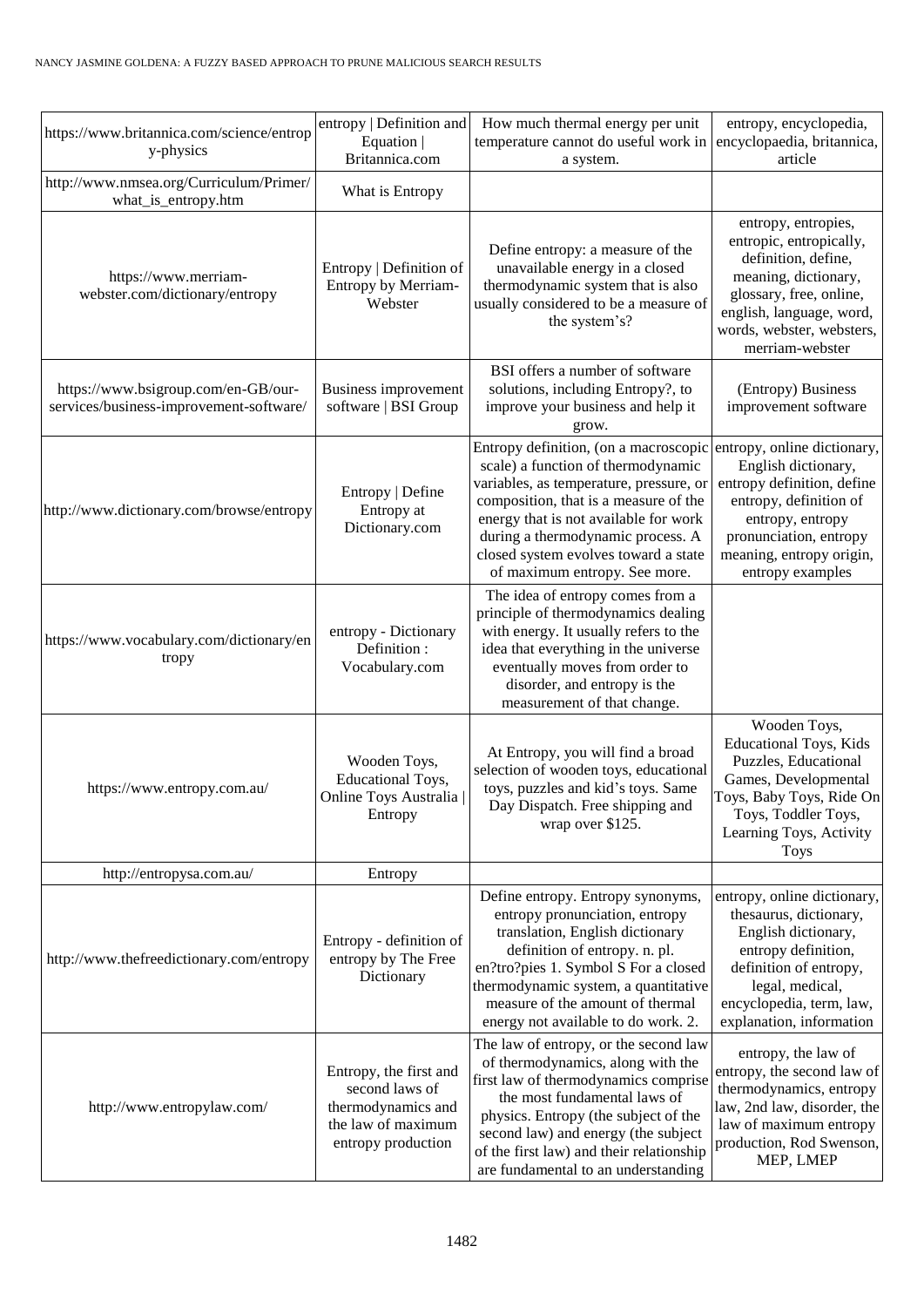|                                                       |                                                                | not just of physics, but of biology,<br>psychology, and culture. This site<br>contains an introduction, through<br>simple text, links and references, in<br>an easy to understand form to these<br>most fundamental laws as well as the<br>newly recognized "law of maximum<br>entropy production" or MEP and its<br>consequences. |                                                                                                                                                                                                                                                                                                                                                                                                                                                                                                                                                 |
|-------------------------------------------------------|----------------------------------------------------------------|------------------------------------------------------------------------------------------------------------------------------------------------------------------------------------------------------------------------------------------------------------------------------------------------------------------------------------|-------------------------------------------------------------------------------------------------------------------------------------------------------------------------------------------------------------------------------------------------------------------------------------------------------------------------------------------------------------------------------------------------------------------------------------------------------------------------------------------------------------------------------------------------|
| http://www.mdpi.com/journal/entropy                   | Entropy   An Open<br><b>Access Journal from</b><br><b>MDPI</b> | Entropy, an international, peer-<br>reviewed Open Access journal.                                                                                                                                                                                                                                                                  |                                                                                                                                                                                                                                                                                                                                                                                                                                                                                                                                                 |
| http://entropysimple.oxy.edu/content.htm              | Entropy Is SimpleIf<br>You Avoid The Briar<br>Patches!         | Simple introduction to entropy,<br>entropy and nature.                                                                                                                                                                                                                                                                             | entropy, second law of<br>thermodynamics, entropy<br>and second law of<br>thermodynamics,<br>thermodynamics, disorder,<br>entropy and nature,<br>second law of<br>thermodynamics and<br>nature                                                                                                                                                                                                                                                                                                                                                  |
| http://entropymag.org/                                | Entropy                                                        |                                                                                                                                                                                                                                                                                                                                    |                                                                                                                                                                                                                                                                                                                                                                                                                                                                                                                                                 |
| http://www.mdpi.org/entropy/                          |                                                                |                                                                                                                                                                                                                                                                                                                                    |                                                                                                                                                                                                                                                                                                                                                                                                                                                                                                                                                 |
| http://entropy-project.eu/                            | Entropy                                                        |                                                                                                                                                                                                                                                                                                                                    |                                                                                                                                                                                                                                                                                                                                                                                                                                                                                                                                                 |
| https://www.robertsmithson.com/essays/en<br>tropy.htm | Robert Smithson                                                | Official web site for the Estate of<br>Robert Smithson, renowned<br>earthwork artist, presenting images<br>and text of earthworks/land art: Spiral<br>Jetty, Amarillo Ramp, land art,<br>nonsites, slide works, conceptual<br>writings and more                                                                                    | Robert Smithson, robert<br>smithson, smithson,<br>Smithson, estate of robert<br>smithson, Estate of Robert<br>Smithson, nonsites, non-<br>sites, site, displacement,<br>spiral jetty, Spiral Jetty,<br>Amarillo Ramp, amarillo<br>ramp, photoworks, slide<br>works, conceptual<br>writings, conceptual, land<br>art, earth art, earthworks,<br>earthwork, earth works,<br>earth work, asphalt<br>rundown, Asphalt<br>Rundown, Rundown,<br>rundown, swamp, Swamp,<br>James Cohan Gallery,<br>james cohan gallery,<br>james cohan, James<br>Cohan |
| http://entropymag.org/category/where-to-<br>submit/   | Where to Submit?<br>Entropy                                    |                                                                                                                                                                                                                                                                                                                                    |                                                                                                                                                                                                                                                                                                                                                                                                                                                                                                                                                 |

Fig.3. Sample set of website metadata for search phrase entropy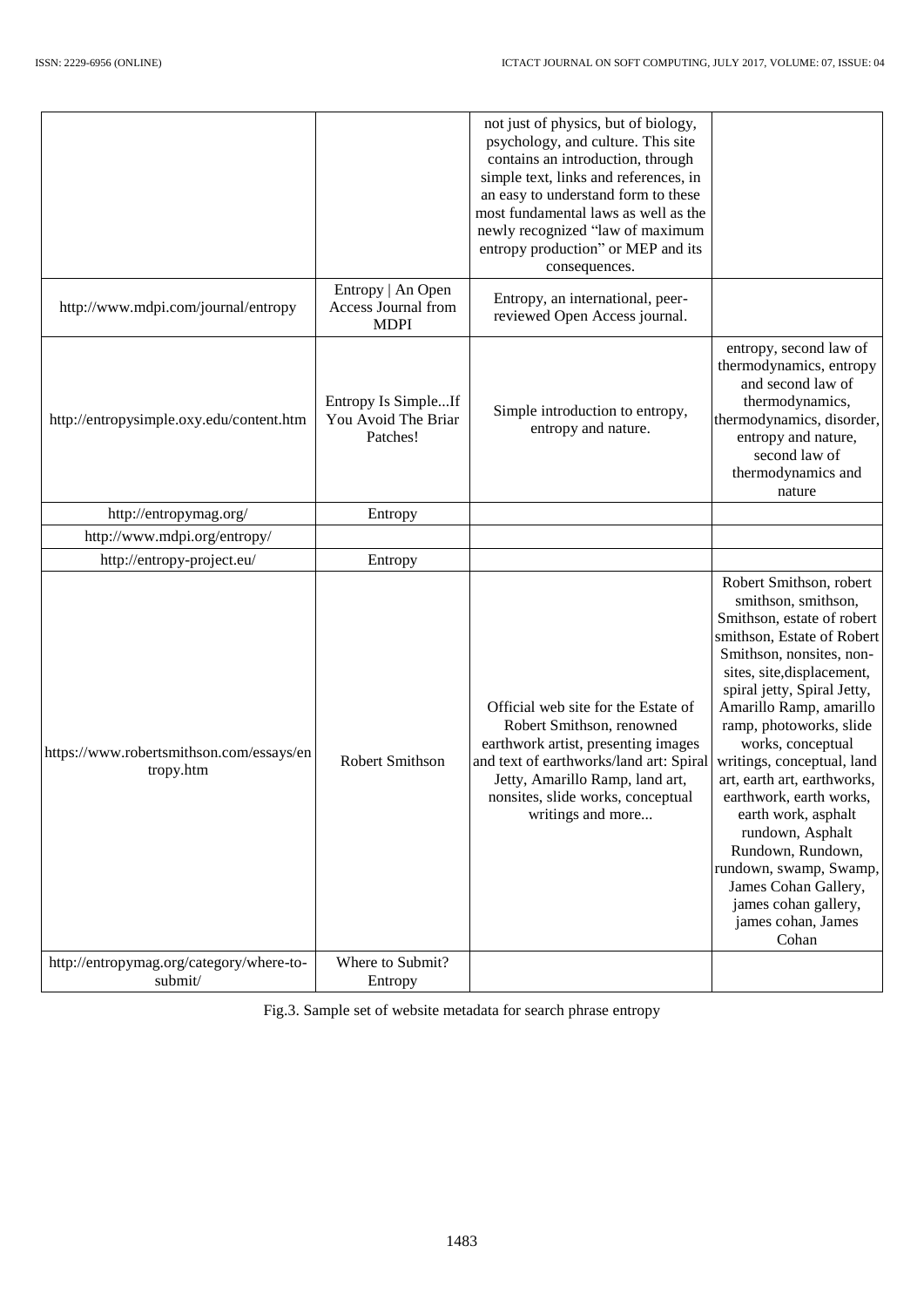

Fig.4. Graphical representation of the Hypothesis



Fig.5. Error rate of the three techniques

| Input URL      | <b>Title</b>     | Meta<br><b>Description   Keywords</b> | Meta             | <b>Total</b>     |
|----------------|------------------|---------------------------------------|------------------|------------------|
| $\mathbf{1}$   | $\mathbf{1}$     | $\boldsymbol{0}$                      | $\boldsymbol{0}$ | $\mathbf{1}$     |
| $\overline{c}$ | $\mathbf{1}$     | $\mathbf{1}$                          | $\boldsymbol{0}$ | $\overline{c}$   |
| 3              | 0                | $\boldsymbol{0}$                      | 0                | $\boldsymbol{0}$ |
| $\overline{4}$ | $\mathbf{1}$     | $\boldsymbol{0}$                      | $\boldsymbol{0}$ | $\mathbf{1}$     |
| 5              | 0                | $\boldsymbol{0}$                      | 0                | $\boldsymbol{0}$ |
| 6              | 1                | $\boldsymbol{0}$                      | $\boldsymbol{0}$ | $\mathbf{1}$     |
| 7              | $\mathbf{1}$     | $\mathbf{1}$                          | $\boldsymbol{0}$ | $\mathfrak{2}$   |
| 8              | $\mathbf{1}$     | $\mathbf{1}$                          | 0                | $\overline{2}$   |
| 9              | $\boldsymbol{0}$ | $\boldsymbol{0}$                      | $\boldsymbol{0}$ | $\boldsymbol{0}$ |
| 10             | $\mathbf{1}$     | $\boldsymbol{0}$                      | 0                | $\mathbf{1}$     |
| 11             | $\mathbf{1}$     | $\mathbf{1}$                          | $\mathbf{1}$     | 3                |
| 12             | $\mathbf{1}$     | $\boldsymbol{0}$                      | $\boldsymbol{0}$ | $\mathbf{1}$     |
| 13             | $\mathbf{1}$     | $\overline{0}$                        | 0                | $\mathbf{1}$     |
| 14             | $\mathbf{1}$     | $\mathbf{1}$                          | $\mathbf{1}$     | 3                |
| 15             | $\mathbf{1}$     | $\boldsymbol{0}$                      | 0                | $\mathbf 1$      |
| 16             | $\mathbf{1}$     | $\mathbf{1}$                          | $\mathbf{1}$     | 3                |
| 17             | $\mathbf{1}$     | $\mathbf{1}$                          | $\mathbf{1}$     | $\mathfrak{Z}$   |
| 18             | 1                | $\mathbf{1}$                          | $\mathbf{1}$     | 3                |
| 19             | 1                | $\mathbf{1}$                          | $\boldsymbol{0}$ | $\overline{c}$   |

| 20     | 1        |   |   | 3              |
|--------|----------|---|---|----------------|
| 21     | 1        | ∩ | 0 |                |
| $22\,$ |          |   |   | 3              |
| 23     |          |   |   | 3              |
| 24     |          |   | 0 | $\overline{2}$ |
| 25     | 1        |   |   | 3              |
| $26\,$ | $\theta$ | 0 | 0 | 0              |
| $27\,$ |          | 0 | 0 |                |
| 28     |          | 0 | 0 |                |
| 29     |          |   |   | 3              |
| 30     |          |   |   |                |

Table.2. Comparison of Google Page Rank with the proposed Technique

| Input<br><b>URL</b> | Google<br>Page<br><b>Rank</b> | Page Rank as per<br><b>Fuzzy Rule Based Approach</b> |
|---------------------|-------------------------------|------------------------------------------------------|
| $\mathbf{1}$        | $\mathbf{1}$                  | 11                                                   |
| $\overline{c}$      | $\overline{c}$                | 14                                                   |
| $\overline{3}$      | 3                             | 16                                                   |
| $\overline{4}$      | $\overline{\mathcal{L}}$      | 17                                                   |
| 5                   | 5                             | 18                                                   |
| 6                   | 6                             | 20                                                   |
| $\overline{7}$      | 7                             | 22                                                   |
| 8                   | 8                             | 23                                                   |
| 9                   | 9                             | 25                                                   |
| 10                  | 10                            | 29                                                   |
| 11                  | 11                            | $\overline{c}$                                       |
| 12                  | 12                            | $\overline{7}$                                       |
| 13                  | 13                            | 8                                                    |
| 14                  | 14                            | 19                                                   |
| 15                  | 15                            | 24                                                   |
| 16                  | 16                            | $\mathbf{1}$                                         |
| 17                  | 17                            | $\overline{4}$                                       |
| 18                  | 18                            | 6                                                    |
| 19                  | 19                            | 10                                                   |
| 20                  | 20                            | 12                                                   |
| 21                  | 21                            | 13                                                   |
| 22                  | 22                            | 15                                                   |
| 23                  | 23                            | 21                                                   |
| 24                  | 24                            | 27                                                   |
| 25                  | 25                            | 28                                                   |
| 26                  | 26                            | 30                                                   |
| 27                  | 27                            | 3                                                    |
| 28                  | 28                            | 5                                                    |
| 29                  | 29                            | 9                                                    |
| 30                  | 30                            | 26                                                   |